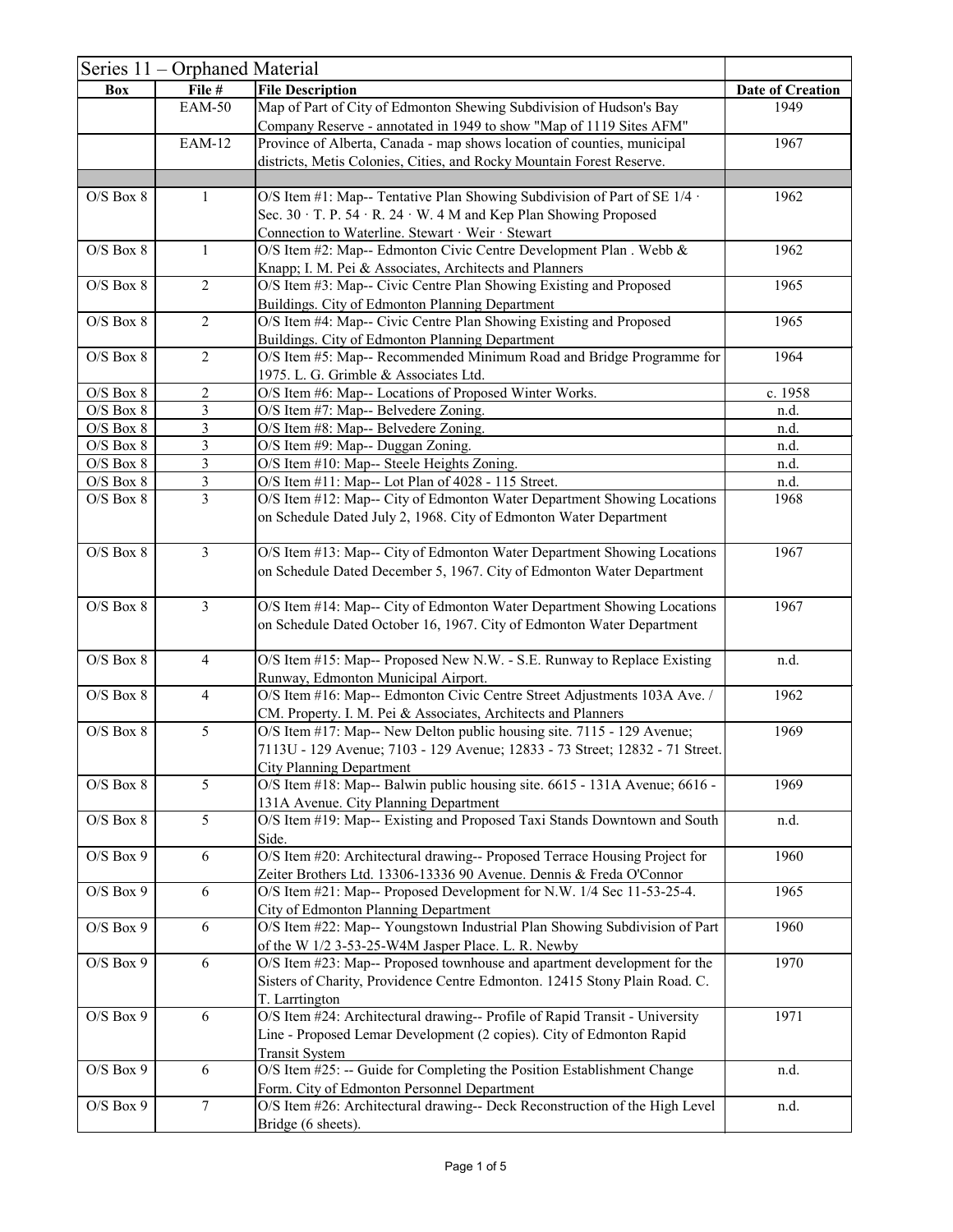|               | Series 11 – Orphaned Material |                                                                                                                                              |                         |
|---------------|-------------------------------|----------------------------------------------------------------------------------------------------------------------------------------------|-------------------------|
| <b>Box</b>    | File #                        | <b>File Description</b>                                                                                                                      | <b>Date of Creation</b> |
| $O/S$ Box 9   | 7                             | O/S Item #27: Map-- Tentative Plan Showing Proposed Subdivision of Part of                                                                   | 1970                    |
|               |                               | W 1/2 18-53-23-4, Abbotsfield. Walker, Newby & Associates                                                                                    |                         |
| $O/S$ Box $9$ | $\overline{7}$                | O/S Item #28: Map-- Whitemud Freeway Land Acquisition Plan. City of                                                                          | 1970                    |
|               |                               | Edmonton Engineering Department Roadways Design                                                                                              |                         |
| $O/S$ Box $9$ | $\overline{7}$                | O/S Item #29: -- Dickensfield Sewers Contract No. 446. City of Edmonton                                                                      | 1970                    |
|               |                               | <b>Engineering Department Sewer Division</b>                                                                                                 |                         |
| $O/S$ Box 9   | $\tau$                        | O/S Item #30: -- Organization and Function Chart of Edmonton Parks and                                                                       | 1970                    |
|               |                               | Recreation. City of Edmonton Parks and Recreation                                                                                            |                         |
| $O/S$ Box 9   | 8                             | O/S Item #31: -- Southwest Rapid Transit Feasibility Study Work Schedule.                                                                    | n.d.                    |
| $O/S$ Box 9   | 8                             | O/S Item #32: Map-- Parks and Recreation Master Plan River Valley Parks                                                                      | n.d.                    |
|               |                               | System. City of Edmonton Parks and Recreation                                                                                                |                         |
| $O/S$ Box $9$ | 8                             | O/S Item #33: -- Whitemud Freeway Preliminary Plans Stages 1, 2 and 3.                                                                       | n.d.                    |
|               |                               | DeLeuw, Cather                                                                                                                               |                         |
| $O/S$ Box 9   | 8                             | O/S Item #34: Architectural drawing-- Proposal for Ukrainian Youth Unity                                                                     | n.d.                    |
|               |                               | Building.                                                                                                                                    |                         |
| $O/S$ Box 9   | 9                             | O/S Item #35: Architectural drawing-- Edmonton Public Library (4 sheets). 7                                                                  | n.d.                    |
|               |                               | Sir Winston Churchill Square. K. C. Stanley                                                                                                  |                         |
| $O/S$ Box 9   | 9                             | O/S Item #36: Map-- Edmonton Civic Park Proposed Landscape Development                                                                       | 1962                    |
|               |                               | Superimposed on the I. M. Pei Civic Centre Plan. 102 Avenue and 100 Street.                                                                  |                         |
|               |                               | City of Edmonton Parks and Recreation Department Landscape Architect                                                                         |                         |
| $O/S$ Box 9   | 10                            | Office                                                                                                                                       | n.d.                    |
|               |                               | O/S Item #37: Architectural drawing-- City Market Schemes 1, 2 and 3 (4                                                                      |                         |
| $O/S$ Box 9   | 10                            | sheets). 10153 - 97 Street. City of Edmonton Architects Department<br>O/S Item #38: Architectural drawing-- Coliseum Traffic and Sub-Surface | 1963                    |
|               |                               |                                                                                                                                              |                         |
| $O/S$ Box 9   | 10                            | Parking. 7418 - 118 Avenue. B. McC. S. & Assoc.<br>O/S Item #39: Architectural drawing-- Coliseum Traffic and Pedestrian Flows.              | 1963                    |
|               |                               | 7418 - 118 Avenue. B. McC. S. & Assoc.                                                                                                       |                         |
|               |                               |                                                                                                                                              |                         |
| n/a           | $GP-3$                        | Report on the centennial study and training programme on metropolitan                                                                        | 1967                    |
|               |                               | problems. Created by: Edmonton Study Group; McClary, R. E.                                                                                   |                         |
| n/a           | GP-83-1967                    | Critique on utilities: a review of paper No. 9 and the Edmonton case;                                                                        |                         |
|               |                               | Centennial study and training programme on metropolitan problems. Created                                                                    |                         |
|               |                               | by: Edmonton Study Group; Hanson, A. H.                                                                                                      | 1967 August             |
| n/a           | GP-91-1969                    | Computer retrieval system : utilities application section preliminary report.                                                                |                         |
|               |                               | Created by: Mueske, G.                                                                                                                       | 1969 March 13           |
| n/a           | GP-91-1969                    | Computer retrieval system : utilities application section preliminary report.                                                                |                         |
|               |                               | Created by: Mueske, G.                                                                                                                       | 1969 March 13           |
| n/a           | GP-96-1967                    | Civic Garage Department annual report 1967. Created by: Civic Garage                                                                         | 1967                    |
|               |                               | Department; Freeman, Garth D.; Mayhew, Harold J.                                                                                             |                         |
| n/a           |                               | $GP-98-1966-aprA$ report on the operations of the City of Edmonton Garage Department.                                                        |                         |
|               |                               | Created by: Paproski, J.; van Deelen, William                                                                                                | 1966 April 29           |
| n/a           |                               | GP-98-1968-jun Future expansion & development report : Civic Garage Department; Proposed                                                     |                         |
|               |                               | future building development and land requirements for the Civic Garage                                                                       |                         |
|               |                               | Department operation. Created by: Civic Garage Department; Freeman, Garth                                                                    |                         |
|               |                               | D.; Mayhew, Harold J.                                                                                                                        | 1968 June 4             |
| n/a           | GP-98-1969                    | Future expansion & development report : Civic Garage Department. Created                                                                     |                         |
|               |                               | by: Civic Garage Department; Mayhew, Harold J.                                                                                               | 1969 February 4         |
| n/a           | GP-103-1972                   | Civic Garage Department summary of 1972 capital expenditure for new                                                                          |                         |
|               | GP-105-1971-                  | vehicles. Created by: Civic Garage Department; Mayhew, Harold J.                                                                             | 1971 September 1        |
| n/a           |                               | Analysis of the Civic Garage vehicle wash facilities and wash operations.                                                                    |                         |
|               | sept                          | Created by: Management Services Department; Analytical Services Section;<br>Krischanowsky, Nick P.                                           | 1971 September          |
| n/a           | GP-165-1954-                  | Bylaw no. 1605 including amendments by Bylaws no. 2068 and 2314 relating                                                                     |                         |
|               | no1605                        | to the Municipal Waterworks Distribution System, passed August 9th, 1954.                                                                    |                         |
|               |                               | Created by: Office of the City Clerk                                                                                                         | 1954 August 9           |
| n/a           | GP-221-1971                   | Operation of the City Pound. Created by: Management Services Department;                                                                     |                         |
|               |                               | Howatt, David G.                                                                                                                             | 1971 August             |
| n/a           | GP-221-1971                   | Report on operation of the City Pound. Created by: Management Services                                                                       |                         |
|               |                               | Department; Howatt, David G.                                                                                                                 | 1971 August             |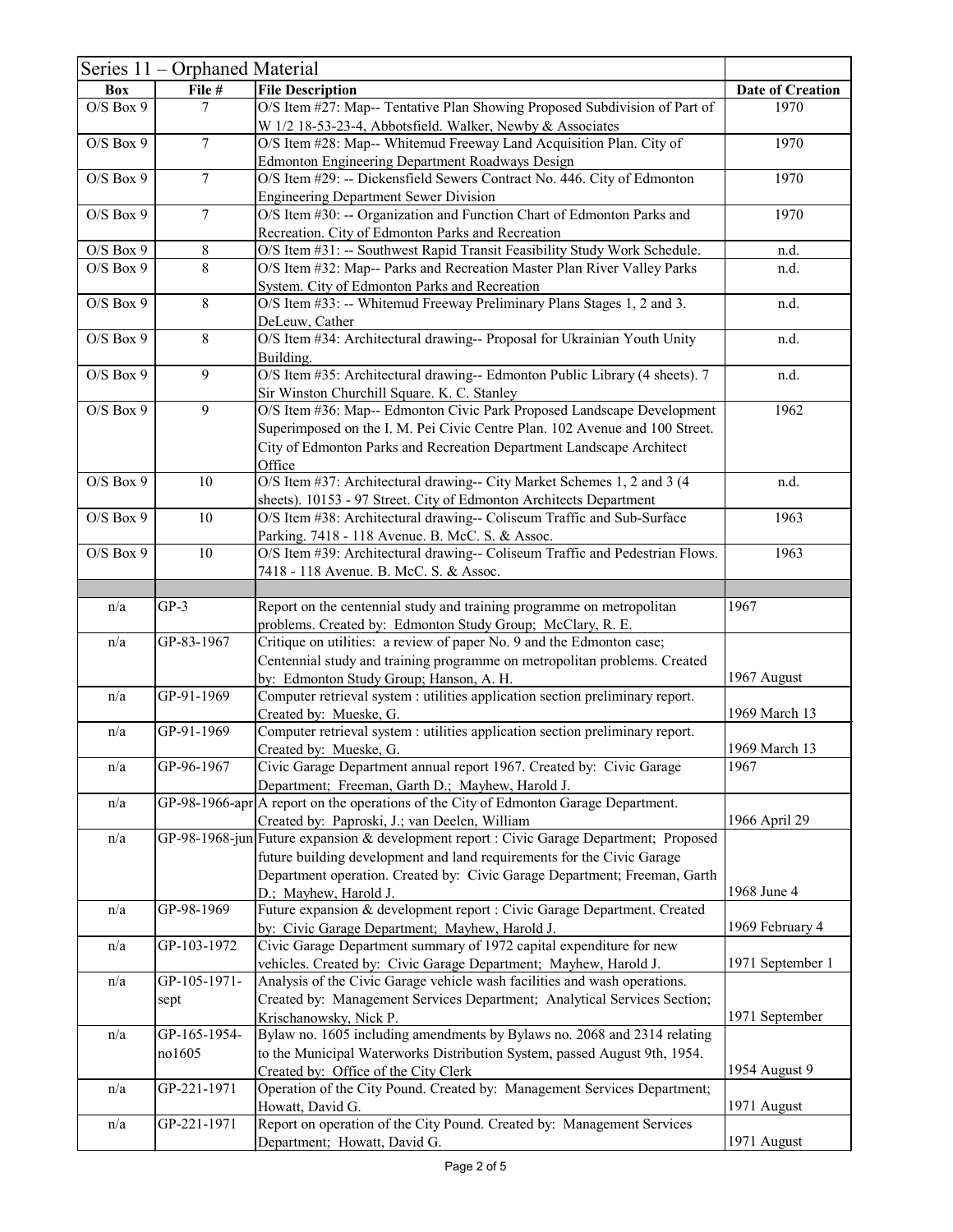|            | Series 11 - Orphaned Material |                                                                                                                                                                                                                                                                                                                            |                         |
|------------|-------------------------------|----------------------------------------------------------------------------------------------------------------------------------------------------------------------------------------------------------------------------------------------------------------------------------------------------------------------------|-------------------------|
| <b>Box</b> | File #                        | <b>File Description</b>                                                                                                                                                                                                                                                                                                    | <b>Date of Creation</b> |
| n/a        | GP-250-1963-<br>apr           | Proposed coliseum Edmonton : preliminary studies = Proposed coliseum,<br>Edmonton : notes on sketch plans illustrating the findings of Stanford Research<br>Institute. Created by: Stanford Research Institute; Bell, McCulloch,                                                                                           |                         |
|            |                               | Spotowski and Associates Architects and Consulting Engineers                                                                                                                                                                                                                                                               | 1963 April 26           |
| n/a        | GP-250-1963-                  | Working papers -- convention survey SRI project no. II-4318 : a coliseum                                                                                                                                                                                                                                                   |                         |
|            | may-wp                        | complex proposed for Edmonton, Alberta. Created by: Stanford Research                                                                                                                                                                                                                                                      |                         |
|            |                               | Institute (SRI)                                                                                                                                                                                                                                                                                                            | 1963 May                |
| n/a        | GP-251-1930                   | "Made in Edmonton" directory : list of manufacturers and commodity index.<br>Created by: The Industries Committee (a joint committee of the Edmonton<br>City Council, the Edmonton Chamber of Commerce, the Edmonton Industrial<br>Association & the Canadian Manufacturers' Association                                   | 1930                    |
| n/a        | GP-255-1930                   | City of Edmonton report of the Joint Industries Committee with representation<br>from Edmonton City Council, Edmonton Chamber of Commerce, Edmonton<br>Industrial Association, Edmonton Branch of the Canadian Manufacturers'<br>Association: activities of 1930. Created by: Joint Industries Committee                   | 1930                    |
| n/a        | GP-255-1930                   | City of Edmonton report of the Joint Industries Committee with representation<br>from Edmonton City Council, Edmonton Chamber of Commerce, Edmonton<br>Industrial Association, Edmonton Branch of the Canadian Manufacturers'<br>Association: activities of 1930. Created by: Joint Industries Committee                   | 1930                    |
| n/a        | 1967                          | GP-283-STAT- Report of the Local Board of Health September 1967. Created by: Local Board<br>of Health; Ball, George H.                                                                                                                                                                                                     | 1967 September          |
| n/a        | 1967                          | GP-283-STAT- Report of the Local Board of Health October 1967. Created by: Local Board of<br>Health; Ball, George H.                                                                                                                                                                                                       | 1967 October            |
| n/a        | 1968                          | GP-283-STAT- Report of the Local Board of Health March 1968. Created by: Local Board of<br>Health; Ball, George H.                                                                                                                                                                                                         | 1968 March              |
| n/a        | 1968                          | GP-283-STAT- Report of the Local Board of Health April 1968. Created by: Local Board of<br>Health; Ball, George H.                                                                                                                                                                                                         | 1968 April              |
| n/a        | 1969                          | GP-283-STAT- Report of the Local Board of Health January 1969. Created by: Local Board of<br>Health; Ball, George H.                                                                                                                                                                                                       | 1969 January            |
| n/a        | GP-283-STAT-<br>1969          | Report of the Local Board of Health April 1969. Created by: Local Board of<br>Health; Ball, George H.                                                                                                                                                                                                                      | 1969 April              |
| n/a        | GP-356-1968-<br>apr           | edmonton telephones review of West Jasper Place review area outline plan<br>prepared by the City Planning Department. Created by: edmonton telephones                                                                                                                                                                      | 1968 April              |
| n/a        | GP-503-1969-<br>july          | The City of Edmonton Finance Department : a report on the study of the stall<br>fees -- City Market building. Created by: Finance Department; Management<br>Services Division; Work Study and Systems Section; Hooson, W. K.                                                                                               | $1969$ July             |
| n/a        | GP-529-1964-<br>jan           | Estimated cost of Market Square underground parking : City of Edmonton =<br>Proposed underground parking estimates of cost [presented to the City<br>Commissioners]. Created by: T. Lamb, McManus and Associates Ltd.                                                                                                      | 1964 January 13         |
| n/a        | GP-531-1968                   | The Edmonton Public Library Board financial statements December 31, 1968.<br>Created by: Clarkson, Gordon & Co.                                                                                                                                                                                                            | 1969 April 29           |
| n/a        | GP-561-1958-<br>aug           | Report on proposed bridge over Mill Creek Ravine at 82nd Avenue, City of<br>Edmonton. Created by: Haddin Davis & Brown (Alberta) Limited                                                                                                                                                                                   | 1958 August             |
| n/a        | GP-782-1968-<br>jul           | Report on feasibility study Inspections and Licenses Department. Created by:<br>Personnel Department; Sherwood, J. A.                                                                                                                                                                                                      | $1968$ July             |
| n/a        | GP-796                        | Brief re closing of the North-East Edmonton waste disposal grounds. Created<br>by: North-East Edmonton Residents' Committee                                                                                                                                                                                                | 1969 March 11           |
| n/a        | GP-798-1930                   | To the Unemployment Committee of the City Council report re : one thousand<br>man unit farm for unemployed single men. Created by: Unemployment<br>Committee of the City Council                                                                                                                                           | [ca. 1930]              |
| n/a        | GP-802-1968-<br>june          | Report on Edmonton-Northeast urban-industrial water supply [submitted to<br>Honourable E. C. Manning, Premier] = Report to Government of the Province<br>of Alberta on Edmonton Northeast urban-industrial water supply. Created by:<br>Northeast Area Water Board; Associated Engineering Services Ltd.; Luchka,<br>E. W. | 1968 June 3             |
|            |                               |                                                                                                                                                                                                                                                                                                                            |                         |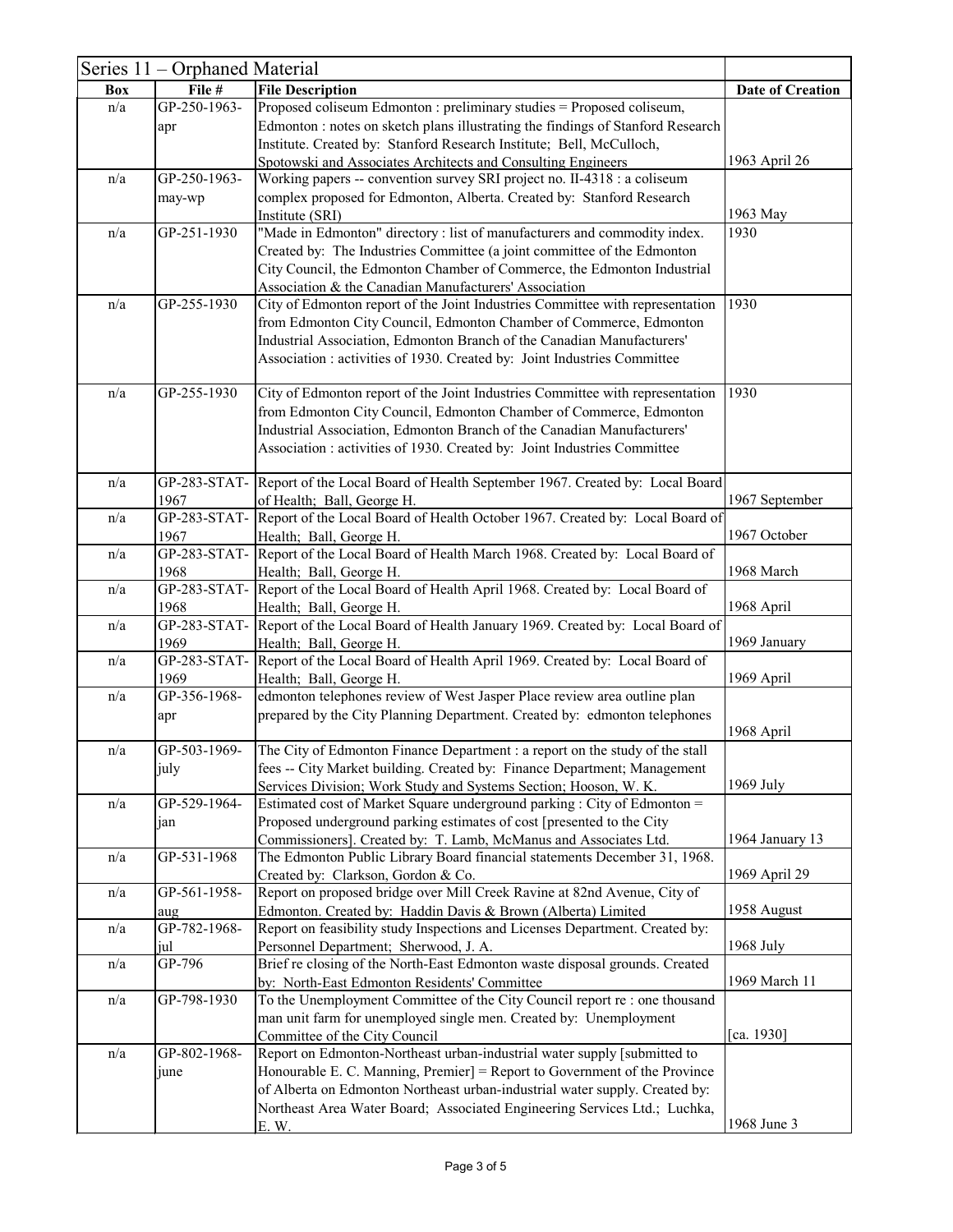|            | Series 11 – Orphaned Material |                                                                                                                          |                         |
|------------|-------------------------------|--------------------------------------------------------------------------------------------------------------------------|-------------------------|
| <b>Box</b> | File #                        | <b>File Description</b>                                                                                                  | <b>Date of Creation</b> |
| n/a        | GP-808-1971-                  | Water and Sanitation Department report on solid waste grinding transfer                                                  |                         |
|            | july                          | stations. Created by: Water and Sanitation Department                                                                    | 1971 July               |
| n/a        | GP-808-1971-                  | Water & Sanitation report on site selection for central grinding station. Created                                        |                         |
|            | site                          | by: Water and Sanitation Department                                                                                      | 1971 July               |
| n/a        | GP-813-1969-                  | The City of Edmonton Engineering Department sewage disposal main sewage                                                  |                         |
|            | march                         | treatment plant extensions 1968: supplying & installing centrifugal blowing                                              |                         |
|            |                               | equipment tender contract no. 405 [addressed to the City Commissioners].                                                 |                         |
|            |                               | Created by: Brown Boveri (Canada) Limited                                                                                | 1969 March 19           |
| n/a        | GP-818-1968-                  | edmonton telephones general circular 203.2.01 : general management training.                                             |                         |
|            | aug-#203.2.01                 | Created by: edmonton telephones                                                                                          | 1968 August             |
| n/a        | GP-818-1968-<br>aug-#206.6.01 | edmonton telephones general circular 206.6.01 : management performance                                                   | 1968 August             |
| n/a        | GP-823-1967-                  | appraisals. Created by: edmonton telephones<br>City Telephone System report to the Mayor and Commissioners outlining six |                         |
|            | march                         | year forecasts for capital expenditures, profits and operating problems;                                                 |                         |
|            |                               | Commissioners' Report no. 20. Created by: City Telephone System                                                          | 1967 March              |
| n/a        | GP-824-1967                   | City Telephone System report to City of Edmonton Council and                                                             |                         |
|            |                               | Commissioners on CATV applications. Created by: City Telephone System                                                    | 1967 January            |
| n/a        | GP-841-1969-                  | The staging of freeway development in Edmonton : presented at the 1969                                                   | 1969                    |
|            | oct                           | convention of the Canadian Good Roads Association, Edmonton, September 29-                                               |                         |
|            |                               | October 2, 1969. Created by: Engineering Department; Gillespie, W. E.                                                    |                         |
| n/a        | GP-941-1925-                  | City of Edmonton Power Department power report July 31st 1925 [to the City                                               |                         |
|            | july                          | Commissioners] = City of Edmonton Power Plant power supply--Edmonton.                                                    |                         |
|            |                               | Created by: Power Department; Cunningham, William J.                                                                     | 1925 July 31            |
| n/a        | GP-941-1928-                  | Report on the power supply for the City of Edmonton July 3rd 1928; Offer of                                              |                         |
|            | july                          | bulk supply of power by the Calgary Power Company Ltd.; Offer of Mid-West                                                |                         |
|            |                               | Utilities Ltd.; Location of steam power plant at other than the existing site [to                                        |                         |
|            |                               | the Mayor, Council and City Commissioners]. Created by: Power Department;                                                |                         |
|            |                               | Cunningham, William J.                                                                                                   | 1928 July 3             |
| n/a        | GP-944-1929-                  | The Edmonton Power situation. Created by: Christie, A. G.; Cunningham,<br>William J.                                     | 1929 August 23          |
| n/a        | aug<br>GP-944-1936-           | Report re City of Edmonton Power situation [to the Mayor and Council].                                                   |                         |
|            | feb                           | Created by: Robertson, J. M.                                                                                             | 1936 February 3         |
| n/a        | GP-953-1967-                  | Wind tunnel study of City of Edmonton Clover Bar generating station effluent                                             |                         |
|            | dec                           | plumes : report 1443.02 [prepared for Western Research and Development,                                                  |                         |
|            |                               | Ltd.]. Created by: New York University. School of Engineering and Science;                                               |                         |
|            |                               | <b>Research Division</b>                                                                                                 | 1967 December 11        |
| n/a        | GP-953-1967-                  | The City of Edmonton : Edmonton generation and water treatment site study :                                              |                         |
|            | nov                           | Clover Bar generating station report 3489-3-67 [to Power Superintendent                                                  |                         |
|            |                               | William D. Kirkland]. Created by: The Shawinigan Engineering Company                                                     |                         |
|            |                               | Limited                                                                                                                  | 1967 November           |
| n/a        | GP-960-1967-                  | The City of Edmonton report of the Aldermanic Electric Power Committee on                                                |                         |
|            | feb                           | the proposed 1967 Alberta Power Commission Act. Created by: Aldermanic                                                   |                         |
| n/a        | GP-966-1971-                  | <b>Electric Power Committee</b><br>Application to the Energy Resources Conservation Board [by] the City of               | 1967 February 6         |
|            |                               | Edmonton on behalf of Edmonton Power : Clover Bar Generating extension for                                               |                         |
|            | sept                          | units nos. 3 and 4. Created by: Office of the City Commissioners; Hampton,                                               |                         |
|            |                               | Stanley J.                                                                                                               | 1971 September 24       |
| n/a        | GP-967-1969-                  | Report on fault at Strathcona bulk substation February 27th, 1969 [to                                                    |                         |
|            | april                         | Commissioner Stanley J. Hampton] = Failure at Strathcona substation and                                                  |                         |
|            |                               | related power outage. Created by: Edmonton Power; Monaghan, Cecil Z.                                                     | 1969 April 3            |
| n/a        | GP-1003-1962-                 | Transit service for outer areas [a report prepared for the Edmonton Transit                                              |                         |
|            | may                           | System]. Created by: Bakker, J. J. (Jaap Jelle), 1929-                                                                   | 1962 May                |
| n/a        | GP-1013-1963-                 | Preliminary report : rapid transit system for the City of Edmonton Alberta,                                              |                         |
|            | mar                           | Canada. Created by: Bechtel Corporation                                                                                  | 1963 March 18           |
| n/a        | GP-1246-1963-                 | Edmonton civic centre plan : proceedings of engineering seminar :                                                        |                         |
|            | june                          | "Engineering aspects of the Edmonton civic centre plan" : Edmonton 14 June                                               |                         |
|            |                               | 1963 [sponsored by Inland Cement Company]. Created by: Inland Cement                                                     |                         |
|            |                               | Company Limited                                                                                                          | 1963 June 14            |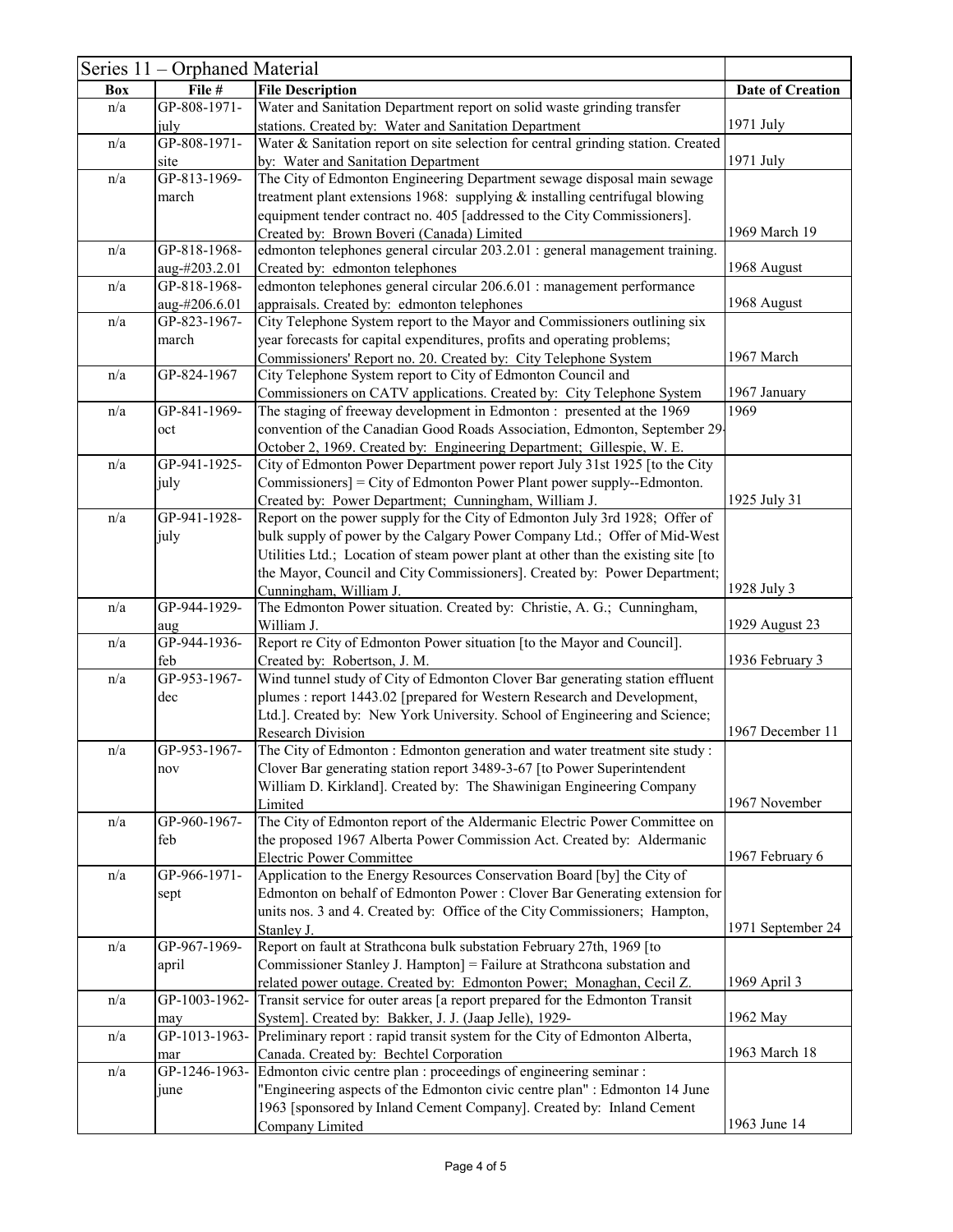|            | Series 11 – Orphaned Material |                                                                                             |                         |
|------------|-------------------------------|---------------------------------------------------------------------------------------------|-------------------------|
| <b>Box</b> | File #                        | <b>File Description</b>                                                                     | <b>Date of Creation</b> |
| n/a        | GP-1287-1967-                 | "Housing needs for low income families in Edmonton". Created by: Social                     |                         |
|            | dec                           | Service Department; Preventive Services; Bloom, Bernard                                     | 1967 December           |
| n/a        | GP-1591-1967-                 | Study of urban air quality as affected by the City of Edmonton Power Plant                  |                         |
|            | apr                           | [prepared for the City of Edmonton Power Plant]. Created by: Western                        |                         |
|            |                               | Research & Development Ltd.; Stanley Associates Engineering Ltd.                            | 1967 April              |
| n/a        |                               | GP-1811-1967- Report on the proposed air conditioning systems for the second floor of the   |                         |
|            | dec                           | Edmonton City Hall. Created by: Architects Department; Angus, Butler                        |                         |
|            |                               | Engineering Ltd.                                                                            | 1967 December           |
| n/a        | GP-1850-1971                  | Electric power generated and distributed for the City of Edmonton. Created by:              |                         |
|            |                               | <b>Edmonton Power</b>                                                                       | [ca. 1961]              |
| n/a        | GP-1895-1961-                 | Report of the Planning Advisory Commission to Edmonton City Council on a                    |                         |
|            | aug                           | proposed policy for Garneau : approved in principle by Council August 23,                   |                         |
|            |                               | 1961. Created by: Planning Advisory Commission                                              | 1961 August 23          |
| n/a        | GP-1930-1971-                 | The City of Edmonton Police Department : police statistical report June 1971.               |                         |
|            | $j$ un-o/s                    | Created by: City of Edmonton Police Department                                              | 1971 June               |
| n/a        | GP-2334-1960-                 | Engineering report : scope and procedure study for the metropolitan traffic                 |                         |
|            |                               |                                                                                             |                         |
|            | aug                           | survey of Edmonton and district [prepared for the Technical Committee of the                |                         |
|            |                               | Metropolitan Traffic Survey]. Created by: Barton-Aschman Associates, Inc.;                  |                         |
|            |                               | Stanley, Grimble, Roblin Ltd.; Planning Department; Development Plan &                      |                         |
|            |                               | <b>Research Section</b>                                                                     | 1960 August 23          |
| n/a        | GP-2402-1971-                 | The City of Edmonton Engineering & Transportation Department winter                         |                         |
|            | nov                           | operations manual 1971-1972. Created by: Engineering & Transportation                       |                         |
|            |                               | Department                                                                                  | 1971 November           |
| n/a        | GP-2414-1967-                 | The City of Edmonton drivers' manual = The City of Edmonton Civic Garage                    |                         |
|            | apr                           | Department drivers' manual. Created by: Civic Garage Department                             | 1967 April 7            |
| n/a        | GP-2421-1968-                 | Report to the Commissioners on 1968 wage comparisons and trends for 1969.                   |                         |
|            | nov                           | Created by: Personnel Department; Bossmin, Stan M.                                          | 1968 November 20        |
| n/a        |                               | GP-2459-1971- Edmonton 1970 World Wrestling Championships Association financial             |                         |
|            | fin                           | statements for the period of October 8, 1968, date of incorporation, to June 3,             |                         |
|            |                               | 1971. Created by: McDonald, Currie & Co.                                                    | 1971 June 11            |
| n/a        | GP-2830-bud-                  | Edmonton Public School Board : current budget for the year 1963. Created by:                |                         |
|            | 1963                          | <b>Edmonton Public School Board</b>                                                         | 1963 January 11         |
| n/a        | GP-2830-bud-                  | Edmonton Public School Board : current budget for the year 1964. Created by:                |                         |
|            | 1964                          | Edmonton Public School Board                                                                | 1964 January 24         |
| n/a        | GP-2830-bud-                  | Edmonton Public School Board : current budget for the year 1966. Created by:                |                         |
|            | 1966                          | <b>Edmonton Public School Board</b>                                                         | 1966 April 5            |
| n/a        | GP-2907-1955-                 | Cross-river traffic in its totality. Created by: Town Planning Department;                  |                         |
|            | jul                           | Dant, Noel; Brown, William Rankine                                                          | 1955 July 26            |
| n/a        |                               | GP-3102-1967- Report covering Capilano Expressway 112 Avenue interchange and review of      |                         |
|            | nov                           | current costs of facility [submitted to City Engineer, George Hodge]. Created               |                         |
|            |                               | by: Reid, Crowther & Partners Limited                                                       | 1967 November           |
| n/a        | GP-3172-1931-                 | Report on Edmonton Police Force [to the Commissioners]. Created by:                         |                         |
|            | $jan-o/s$                     | Griesbach, W. A.                                                                            | 1931 January 22         |
| n/a        | GP-3179-1967-                 | Group study : electric power : centennial study programme = $\overline{\text{The City of}}$ |                         |
|            | apr                           | Edmonton power utilities. Created by:                                                       | 1967 April 3            |
| n/a        | GP-                           | Electric Power Generated and Distributed for the City of Edmonton by                        |                         |
|            | 3235/edp/1970                 | Edmonton Power. Created by: Edmonton Power [MISSING]                                        | [ca. 1970]              |
| n/a        |                               | GP-3245-1955- Report on rotary intersections. Created by: Town Planning Department;         |                         |
|            | $jan-o/s$                     | Brown, William Rankine                                                                      | 1955 January 7          |
|            |                               |                                                                                             |                         |